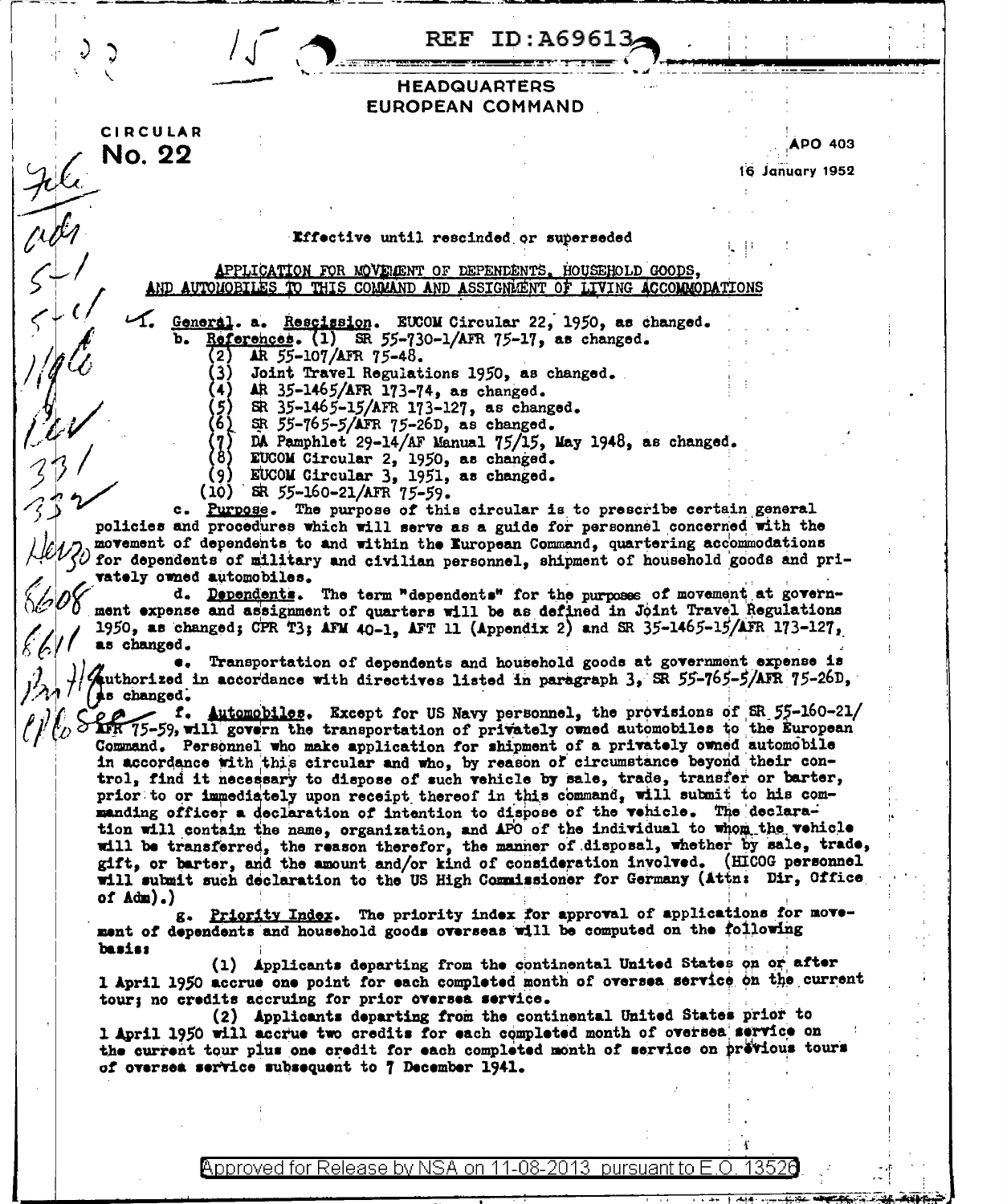## **REF ID: A69613**

**CIR 22** 

 $5$  $\epsilon$  $\epsilon$ 

(3) No credits accrue for any month during which dependents were present in oversea commands on previous tours or where personnel were in bachelor status,

Before of d 2. Dependents of US Military Personnel. a. Eligibility. Arl SERVICES, warrant-officers, and enlisted personnel. a. Eligibility. (1) Art US forces (2)<br>
(1) officers, warrant-officers, and enlisted personnel of pay grades  $\frac{1}{2}$ , E-6) and E-7 are Ald<br>
(3) (1) are scheduled by volu arrival of their dependents.

(2) US forces enlisted personnel in pay grades E-4 or below may apply for transportation of their dependents on a space available basis at no expense to the government provided:

(a) Their permanent duty station is located outside Germany.

せぃ

(ช) That upon arrival of their dependents, they will have at least one year remaining on their current tour.

(c) They understand that if subsequently transferred to a permanent duty station within Germany in pay grade E-4 or below, their dependents will not be permitted to accompany them in view of current regulations which do not permit dependents of enlisted personnel in these categories to reside in Germany.

(d) Sponsor certifies that he understands it is his responsibility to obtain living accommodations on the local foreign economy and that he is financially able to defray costs of rental, maintenance, utilities, and upkeep.

(3) Enlisted personnel in pay grade E-4, within the purview of d, below, who meet the requirements of (2), above, may be afforded transportation of their das pendents to their permanent duty station at government expenser

b. Dependents of Naval Personnel. Naval personnel assigned to the European Command will submit applications for transportation and quarters for dependents under the procedure established by this circular and in the same manner as prescribed for other US military personnel, except that post and Air installation commanders will forward the applications to the Commander, US Naval Forces, Germany, APO 403, US Army, instead of to this headquarters. All actions prescribed for the Adjutant General. this headquarters, will be accomplished by the Commander, US Naval Forces, Germany, in accordance with pertinent Department of the Navy regulations.

c. Dependents of Air Force Personnel. Personnel of the Twelfth Air Force and special category Army personnel assigned or attached to Air Force organizations in continental Europe will submit applications for movement of and/or quarters for dependents in accordance with the policy and procedures established by this circular. Applications submitted by military and civilian personnel assigned to the Twelfth Air Force will be forwarded by the military post or Air installation commander concerned to this headquarters through the Commanding General, Twelfth Air Force. Applications for movement of dependents, household goods, and automobiles for Air Force personnel assigned to principal US Air Force commands stationed in continental Europe will be processed in accordance with the policies established in this circular and in accordance with the specific procedures as prescribed by the Commander-in-Chief, US Air Forces in Europe.

d. Dependents of Enlisted Personnel with Seven Years Service Promoted to Pay Grade  $E-5$ . (1) Enlisted personnel who proceeded to this command in pay grade  $E-4$  are entitled, upon promotion to pay grade E-5, to assignment of government quarters and transportation of their dependents at government expense from the place to which dependents were moved under the provisions of paragraph 7005, Joint Travel Regulations, 1950, to their current oversea station provided:

(a) The sponsor was in grade E-4 with seven or more years of service prior to relief from the last permanent duty station in the Zone of Interior. (b) Such relief was on or after 25 June 1950. Enlisted personnel promoted to pay grade E-5 who do not meet the provisions outlined above are not

 $\mathbf{2}$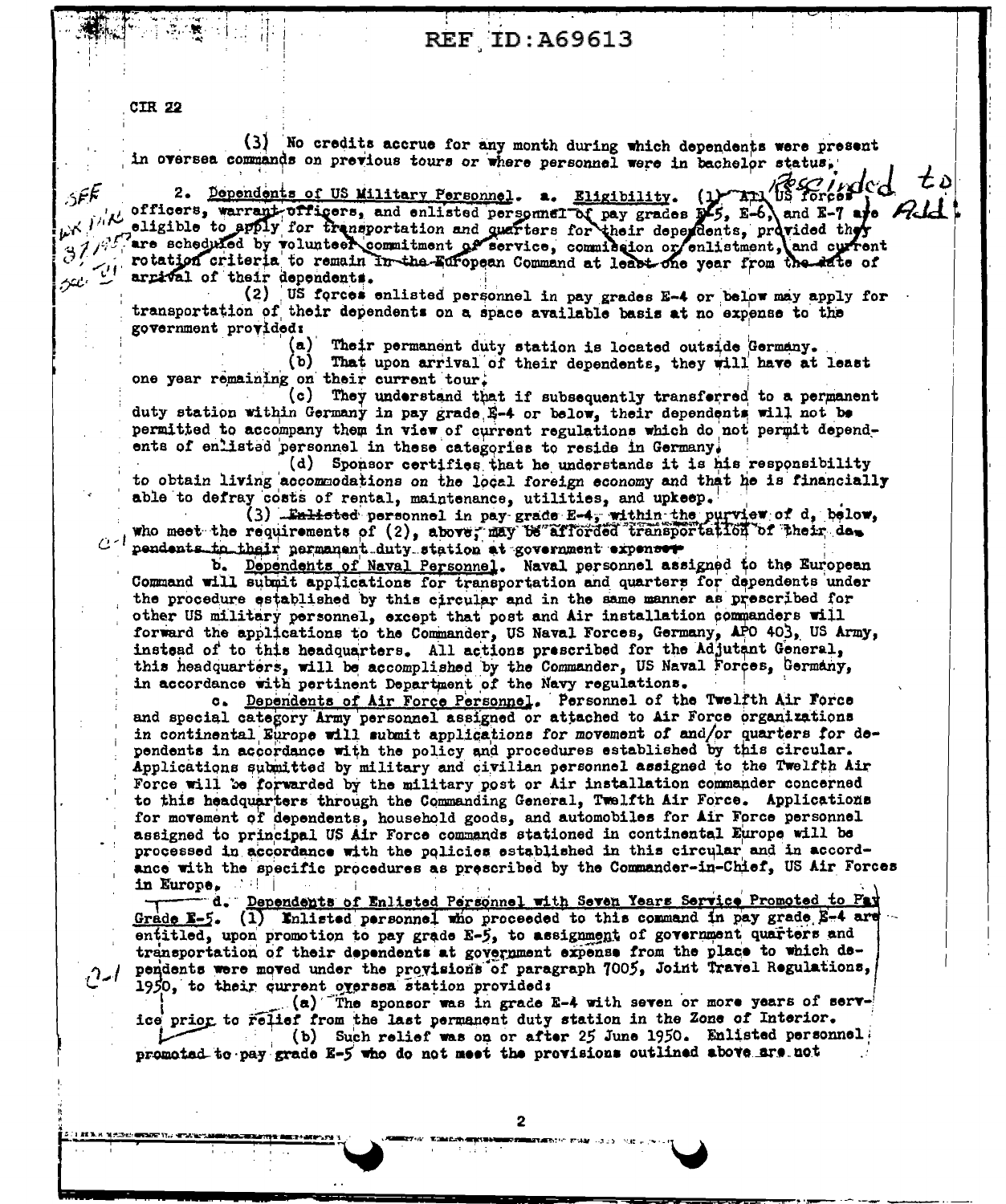entitled to oversea transportation of dependents at governmental expense. "They may be afforded transportation on a space available basis only. 나 王村

3. Dependents of US Civilian Personnel. a. Eligibility. Civilian personnel who are US citizens and are employed by an agency of the US Government are authorized quarters for their dependents within the US areas of responsibility in Germany and Rhine Military Post, subject to the following restrictions:

(1) Eligibility is limited to personnel indicated in Annex B of this circular.

(2) Civilian personnel who are US citizens (without regard to grade) are ligible to apply for transportation of dependents at government expense, provided;

Their permanent duty station is located outside Germany. They understand that if subsequently transported to a permanent (ъ)

 $\sim$ 

 $\pm$  1

e et il.

a se di  $\ddot{\phantom{a}}$ 

 $\pm$  1

 $-11$ 

 $\mathcal{A}(\mathbf{F})$ 

 $\pm$  19  $\pm$ 

neve l

 $\pm$  3.4

المستهداة

k sakari

**HALDTOTE &** 

**Print** 1974

e vikk

kemilika

im vaark

فصيم بالد

 $+0000$ ووجه والمحاج

القاسم

in Thomas I

ens ti

 $1.31$ 

duty station within Germany in pay grade GS-6 or below, or the equivalent, their deendents will not be permitted to accompany them in view of current regulations which do not permit dependents of civilian personnel in these categories to reside in Germany.

(c) Sponsor certifies that he understands it is his responsibility to obtain living accommodations on the local foreign economy and that he is financially able to defray costs of rental, maintenance, utilities, and upkeep.

(3) Individuals must be scheduled to remain in this command at least!<br>one year subsequent to the arrival of their dependents, or in the case of HICOG perconnel, on permanent change of fiation orders. In areas where HICOG is responsible for the administration of family housing (i.e., Frankfurt and any other areas subsequently designated), the provisions of this paragraph will not apply to HICOG personnel. certification will be attached to the EC Form 325 (Request for Movement of Dependents to the European Command) signed by the subject employee, that he intends to remain as civilian employee in this command for a period of at least 14 months from the date his application is forwarded to this headquarters. A responsible operating official will indores the form certifying that the position to which subject employee is assigned is reasonably expected to last for the additional 14-month period. Both of the certifications will be attested to by the responsitie civilian personnel officer as being confistent with the records on file in the civilian personnel office. This certification will also apply to those employees serving their original employment agreement!

b. Dependents of US Citizen Employees of the American Red Cross Serving with the US Forces. Transportation of dependents, household goods, and automobiles may be furnished upon payment of prescribed subsistence and port charges aboard government vessels on a space available basis. Post commanders will forward to this headquarters the applications submitted by American Red Cross personnel through the Office of the Director of Operations, American Red Cross, European Command. This headquarters will refer approved applications to the American Red Cross Liaison Officer, this headquarters, for transmittal to American Red Cross National Headquarters, Washington, D. C., where arrangements will be made for travel orders for dependents concerned. Individual transportation in Germany on DUS military trains and movement of household goods within Germany on military warrant will be provided on a permanent change of station without charge to the individual.

c. Dependents of US Citizen Employees of Nonappropriated Fund Agencies. US Governmental Agencies Other than US Forces, and Other Specified Agencies. US citizens who are civilian employees of nonappropriated fund agencies, US governmental agencies other than the Department of the Army, Navy, or Air Force, and employees of certain other assimilated agencies as specifically provided for in EUCOM Circular 2, 1950, and who further qualify under the provisions of this circular, are eligible for dependents' quarters. Transportation for dependents, automobiles, and household goods may be furnished for these categories on US Government transports on a space available, basis and upon payment of prescribed subsistence and port charges. No charge will be made for ocean freight. Individual transportation in Germany on DUS military trains and movement of household goods within Germany on military warrant will be provided on permanent change of station without charge to the individual.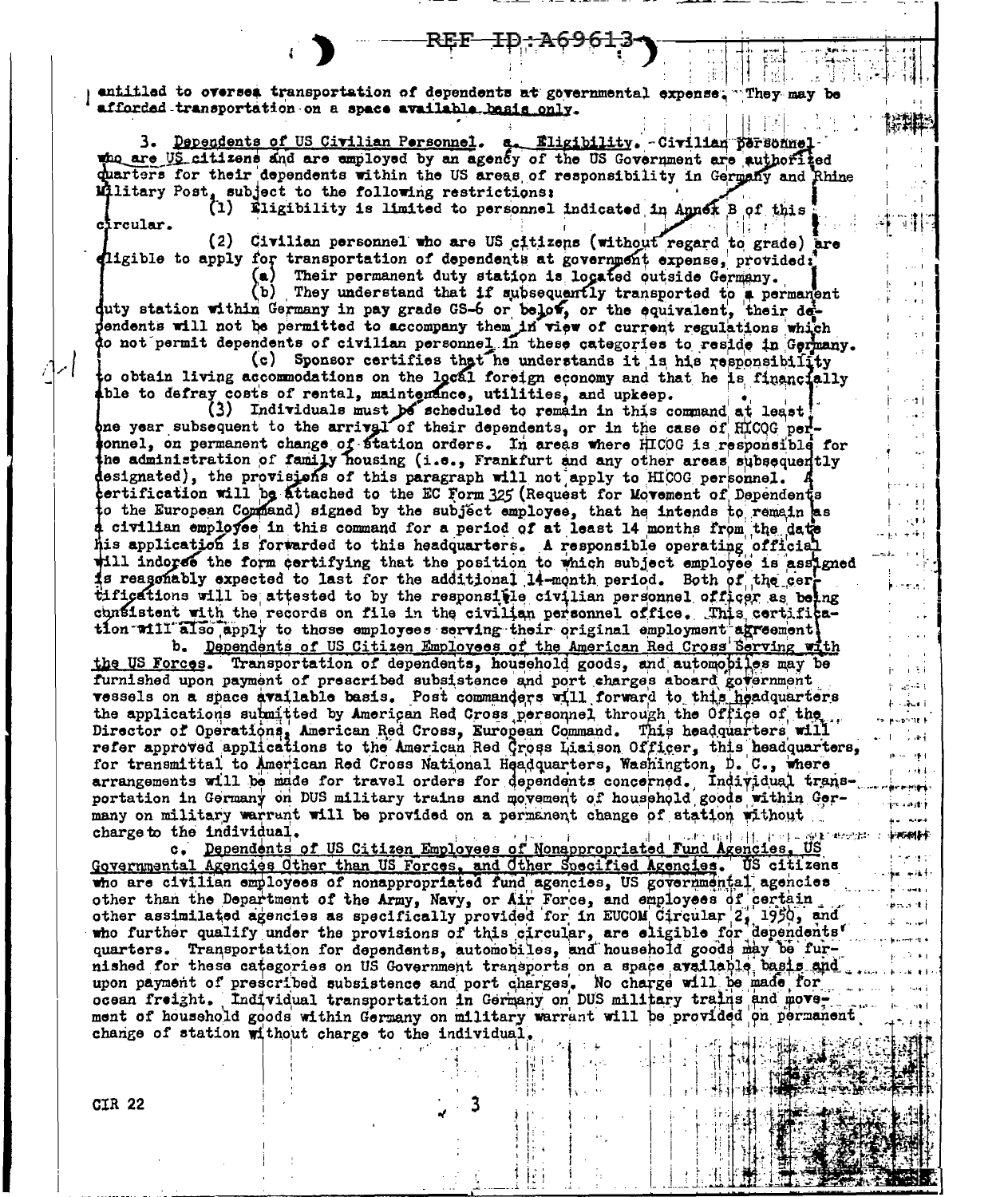Dependents of Other than US Personnel. Key personnel employed by agencies of the governments of the United Kingdom, France, and the United Soviet Socialist Republic will be provided support in accordance with the provisions of EUCOM Circular 2, 1950. Transportation for duty travel within Germany on DUS military trains will be provided without charge to the individual. Transportation arrangements and expenses outside Germany will be the responsibility of the individual. Citizens of allied or neutral countries who are civilian employees of the Department of the Army, Navy, Air Force, or other US governmental agencies, nonappropriated fund agencies, and accredited commercial agencies in the US areas of responsibility in Germany and Rhine Military Post. or who are permitted entry in other civilian status, will not be authorized dependenttype quarters. This provision will not apply to HICOG employees who are located in areas where that organization is responsible for the administration of housing.

 $\mathcal{F}$ 

9. A

i i

 $1.1$ 

 $101304$ 11 F.C

 $\mathbf{r}$  .

įφ

¦gobn…l⊕∴

金属最BM经销售公司公司 1000000000

5. Miscellaneous Provisions. a. Transportation of Dependents from the United States to this Command by Commercial Means. Personnel (other than HICOG) who desire their dependents to travel to this command by commercial means, for the purpose of residing with their sponsors, will make applications under the provisions of this circular. In all cases, applications of HIGOG personnel requesting travel by commercial means or aboard US Government transportation will be forwarded by the post commanders direct to the US High Commissioner for Germany (Attn: Dir, Office of Admin). Reimbursement for commercial travel from the United States to this command is not author- $1zod.$  $SEE$   $C-I$   $F1$ 

b. Restriction on Shipment of Unaccompanied Children, Infants, and Pregnant Dependents Aboard US Government Transportation. (1) The restrictions on shipments aboard US Government surface transportation of unaccompanied children, infants, and pregnant dependents as contained in SR 55-730-1/AFR 75-17, as changed, will govern.

(2) Dependent children (male and female) between the ages of six weeks and twelve years will be accepted for transportation by Military Air Transport Service (MATS) to any oversea destination when accompanied by one responsible adult. Children over 12 years of age who are eligible for government transportation will be accepted for transportation by MATS as adults without parents or sponsors.

c. Unaccompanied Dependents Arriving in Bremerhaven. Dependents who arrive in Bremerhaven unaccompanied by their sponsor will be transported to their final destination by rail. Dependents will be met by escort personnel either at the destination or at the final rail point serving the destination. Sponsors will not travel to Bremerhaven to meet their dependents, nor will they arrange to meet them at intermediate points.

d. Movements Within the European Command. (1) Personnel avaiting change of duty station within the European Command are authorized to apply for family quarters at their new station up to 60 days in advance of actual movement, provided official orders have been issued for the move. A sponsor whose dependents are present in the  $\ell$  / European Command will not, however, be eligible for assignment of, or be assigned quark ers for his dependents at the new station at a date earlier than that on which he is actually physically transferred to that station. This provision will in no case appl to personnel or units prior to their arrival in the European Commandr-

(2) Personnel residing with their dependents in this command, upon receipt of orders reassigning them to another military post or Air installation within the command, will request the commander of the post or Air installation in which they are located to contact the post or Air installation commander at the destination for authority to move dependents, authorized baggage, and household furnishings to that post. If quarters are not available at the new station within thirty days, the sponsor will obtain a certificate from the commanding officer to that effect, together with the approximate date quarters will be available. Dependents may retain quarters at the old station until adequate quarters are available at the new station. In all cases, the new station, will notify the old station when quarters have been assigned. A sponsor

■ 第一条 2010年 1022年 1022年 1022年 1022年 1022年 1022年 1022年 1022年 1022年 1022年 1022年 1022年 1022年 1022年 1022年 1022年 1022年 1022年 1022年 1022年 1022年 1022年 1022年 1022年 1022年 1022年 1022年 1022年 1022年 1022年 1022年 1022年 1022年 1022年 1022年

**WINDHESON, T**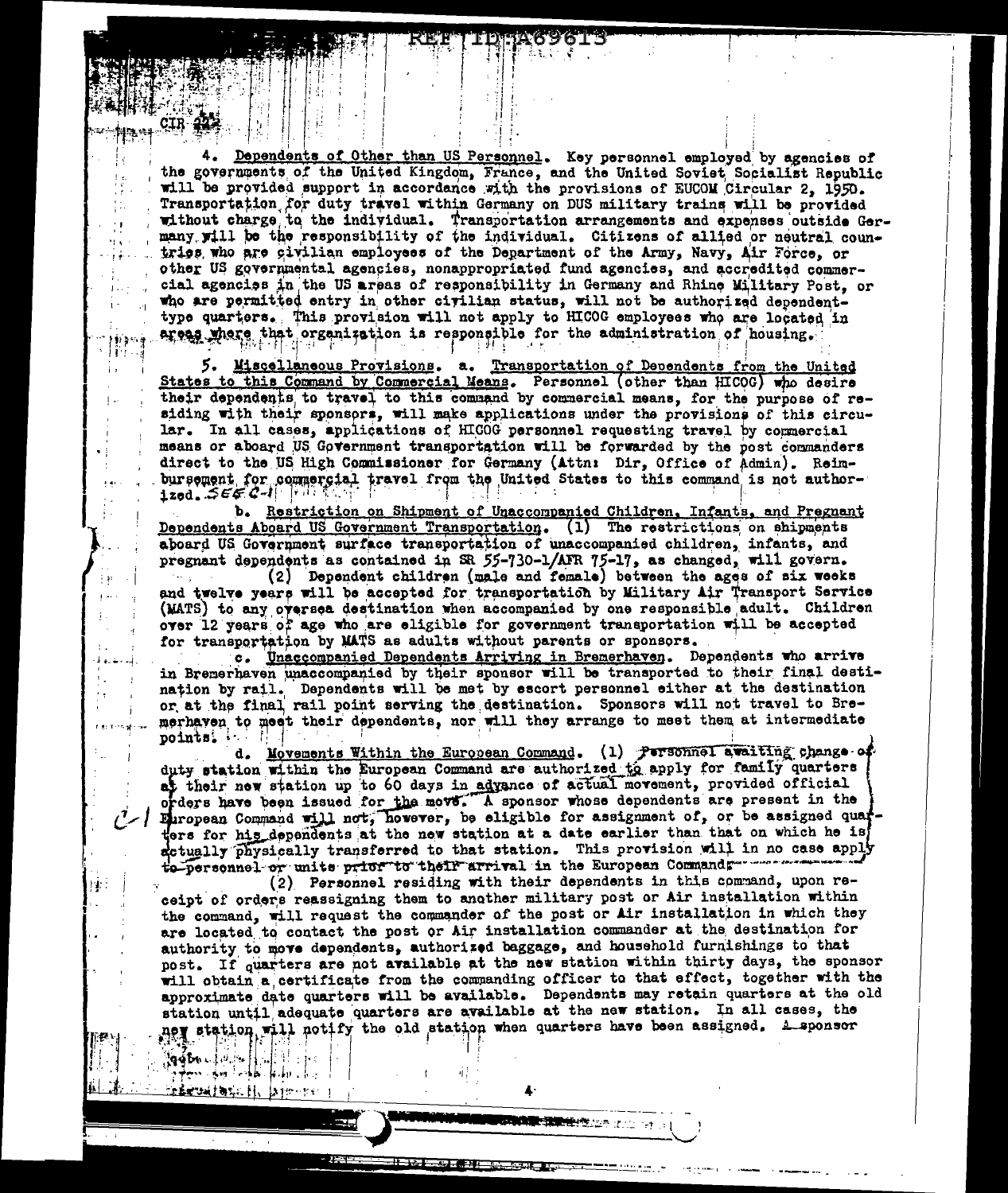transferred within Germany or within the European Command to Germany will take a posi- $\Lambda$  tion on the waiting list for quarters at his new etation with priority dating from his departure from the Zone of Interior on his current oversea tour.

REF ID: A69613,

(3) Should a sponsor whose dependents are in Germany refuse to take advantage of an offer of adequate quarters, the post or Air installation commander where the dependents are located will report such families to this headquarters (Attn: P&A Div) for appropriate disposition. Regardless of published standards, for this purpose post or Air installation commanders will determine adequacy of quarters.

(4) Families of personnel transferred from Germany to Europan Command installations outside Germany will normally be authorized to retain family quarters at the former station for 90 days. At the end of this period post or Air installation commanders will report such families to this headquarters (Attn: P&A Div) for appropriate disposition. (5) Appen C-I

a. Dependents Residing in Foreign Countries. Sponsors whose dependents are residing in a foreign country will be required to execute EC Form 325 for movement of their dependents to the European Command in the same manner as if the dependents were located in the Zone of Interior. Necessary action to effect entry into the Federal Republic of Germany, including instructions to the applicant and dependents, and necessary travel clearance will be taken by the Adjutant General, this headquarters.

f. Dependents Residing in the Federal Republic of Germany. Sponsors whose dependents are residing in Germany and who desire to have them reside in a dependency status in the European Command will be required to execute EC Form 325, even though no transportation is involved. A recognized dependency status will not be granted prior to approval of the EC Form 325 at post level. The application for quarters will be accompanied by evidence to substantiate dependents authority to be in Germany: Allied High Commission for Germany Permit or a German visa stamped in the passport or evidence of employment with an accredited agency. Post or Air installation commanders will be responsible for the authorization of dependents to be in Germany and, upon assurance thereof, will return evidence of such authority to the applicant. Such sponsors are eligible for assignment of quarters under the same priority system as prescribed for others provided they are scheduled to remain in the command for at least one year subsequent to the assignment. Upon the assignment of quarters, the original application and the date of decupancy of quarters will be forwarded, through channels, to this headquarters (Attn: AG Div) for information only. Exceptions will be referred to this Rescinded headquarters for consideration, prior to the assignment of quarters.

g. Dependents Who Are German Nationals. US personnel in the European Command who acquire or have acquired dependents, except adopted children, who are German nationals within the purview of paragraph 7b, EUCOM Circular 3, 1951, as changed, and AFR 35-39, as changed, will not be furnished government housekeeping quarters. h. Dependents Acquired During Leave or Temporary Duty. Military and civilian personnel who marry while on leave or temporary duty in the Zone of Interior or elsewhere may submit application for quarters as prescribed in paragraph 8. Such dependents 1957have no statutory right to transportation at government expense, regardless of the grade or rating of the applicant, although consideration will be given to transportation on a space available basis.

6. Preparation of Application for Movement of Dependents, Shipment of Household Goods and Automobiles of US Personnel to the European Command. a. General. (1) Application for the movement of dependents, shipment of household goods and privately owned automobiles, (except HICOG and Navy pers), whether eligible for transportation at government expense or on a space available basis, will be submitted to this headquarters on EC Form 325 (Request for Movement of Dependents to the European Command). This form may be requisitioned through normal publications supply channels. Applications for HICOG personnel will be processed in accordance with the provisions of paragraph if and 7b, and for Navy personnel in accordance with the provisions of paragraph 2b.

بيوجانا

Application for the transportation of household goods may be submitted by eligible personnel who do not have dependents, whose dependents are present in the command, or who have dependents but do not desire that they be transported to

CIR 22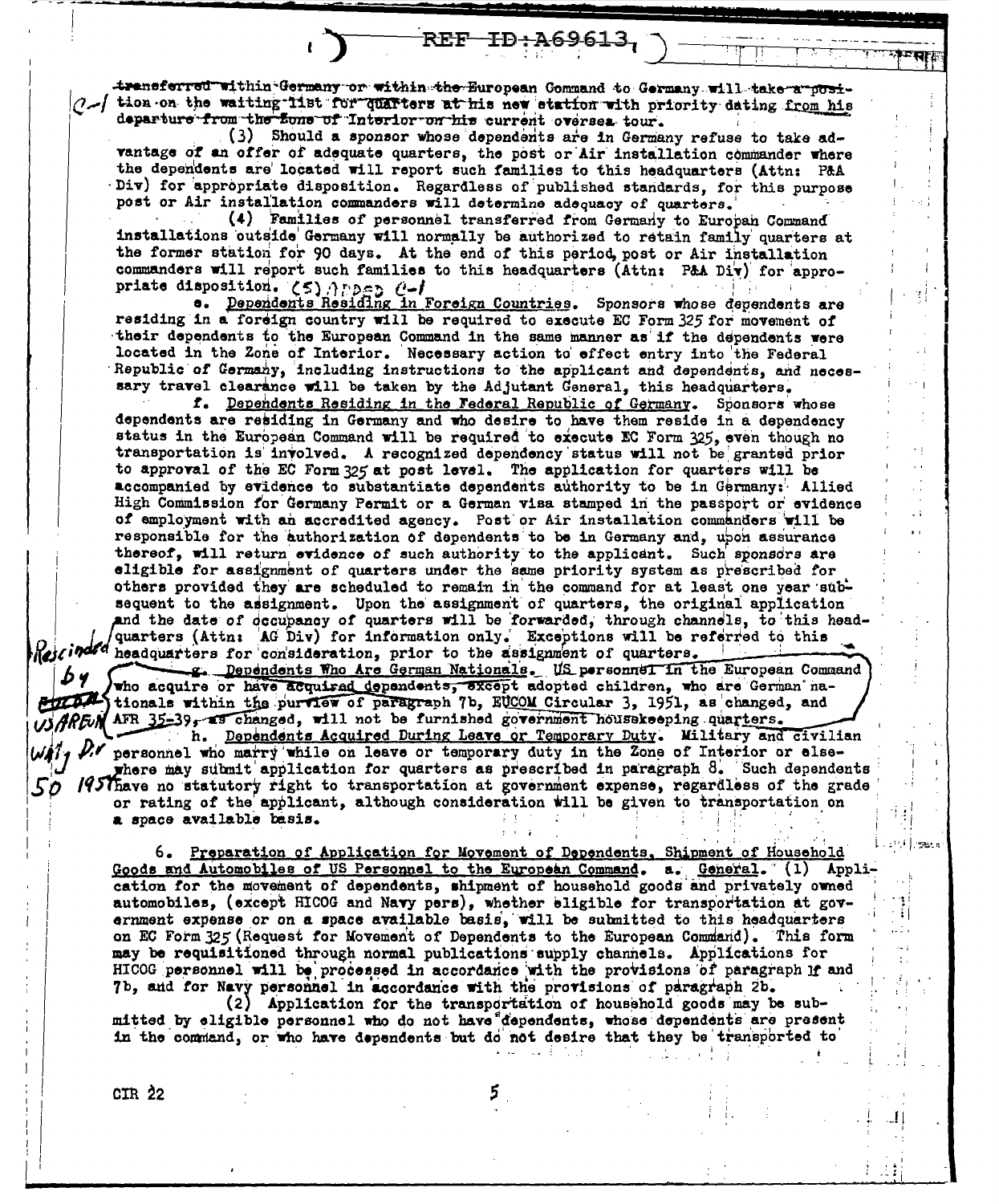**CIR 22** 

 $\pm$  .

 $\mathscr{F}^{\beta}$ 

 $43<sup>0</sup>$ 

 $2^{5^{56}}$ 

 $\pm$   $\pm$ 

 $\pm$ 

**SA 14** 

 $\ddot{\phantom{a}}$ 

 $\pm$   $\cdot$ 

Îт.

 $\mathbf{i}$ 

this command. Such application will be submitted on EC Form 325 supported in sextuplicate by Standard Form 116 (Application for Transportation of Household Goods) (see Joint Travel Regulations), or if not available, DA AGO Form 55-119 (Request for Shipment of Authorized Baggage), and six copies of travel orders authorizing applicant's permanent change of station to this command. This procedure will also apply and separate application will be submitted in those instances where movement of dependents is desired, and location of the household goods is at a location other than that cited for dependents. The provisions of this subparagraph will not apply to shipment of baggage within the hold baggage allowance of sponsors prescribed in SR 55-160-1/AFR 75-33.

 $/$  (3) Application for shipment of a privately owned automobile may be submitted by eligible personnel without regard to rank, grade, or whether or not they have dependents by utilizing application EC Form  $\overline{25}$ . Applicants must have fourteen months remaining to serve on their current oversea tour at the time of submission of application for shipment of a privately owned automobile. Civilian personnel will support their application by a certificate substantially as that described in paragraph  $3\bullet(3)$ .

 $\sigma$  -

(4) Applications which include dependent children, mothers, and fathers, will be supported by the appropriate certificates shown in Annex A.

(5) Applications submitted by personnel on duty with this command who desire dependents attending school in the Zone of Interior to join sponsor's family during school vacations will be submitted on EC Form 325, specifically indicating the following additional information concerning the dependents:

(a) Exact date of availability for travel.

Forwarding address.

 $\left( \text{c} \right)$ The address to which moved under the provisions of paragraph 7005, Joint Travel Regulations, or last stateside permanent change of station address of sponsor!

(6) Applicant will indicate whether dependents cited have been previously furnished transportation to this command at government expense during current oversea tour of duty. Initial round trip journey will be at government expense; all subsequent journeys will be authorized on a space available basis only.

(7) Applications for shipment of household goods or a privately owned automobile will be accompanied by EC Form 55-17 (Notification of Permanent Station address), and EC form 22 (Notification of Military Post Address). (See EUCOM Circular  $167, 1951.)$ 

Dependents Other than Those Defined in Joint Travel Regulations 1950. Application for transportation of dependents other than those defined in paragraph 7001, Joint Travel Regulations, will be supported by the certificate shown in Annex A (appropriately modified to suit individual relationship), together with the following additional information:

 $(1)$  A cogent reason will be cited (e.g., compassionate or humanitarian) wherein circumstances are outlined justifying the necessity for the travel requested.

(2) A statement that the dependent concerned will remain in the oversea command until expiration of sponsor's oversea tour of duty or employment agreement and will be a permanent member of his immediate household upon return to the Zone of Interior.

c. Alien Dependents. Applications submitted in behalf of alien dependents, in addition to statements under the provisions of  $b(1)$  and  $(2)$ , above, will be supported by certification indicating sponsor's intention to support a petition for an immigration visa authorizing legal entry into the United States for the dependent concerned.

7. Action by Commands, a. Unit Commanders. Unit commanders will, as far as practicable, verify all statements in applications, indicate the appropriate action, and forward them to the commanding officer of the appropriate military post or Air installation without delay.

6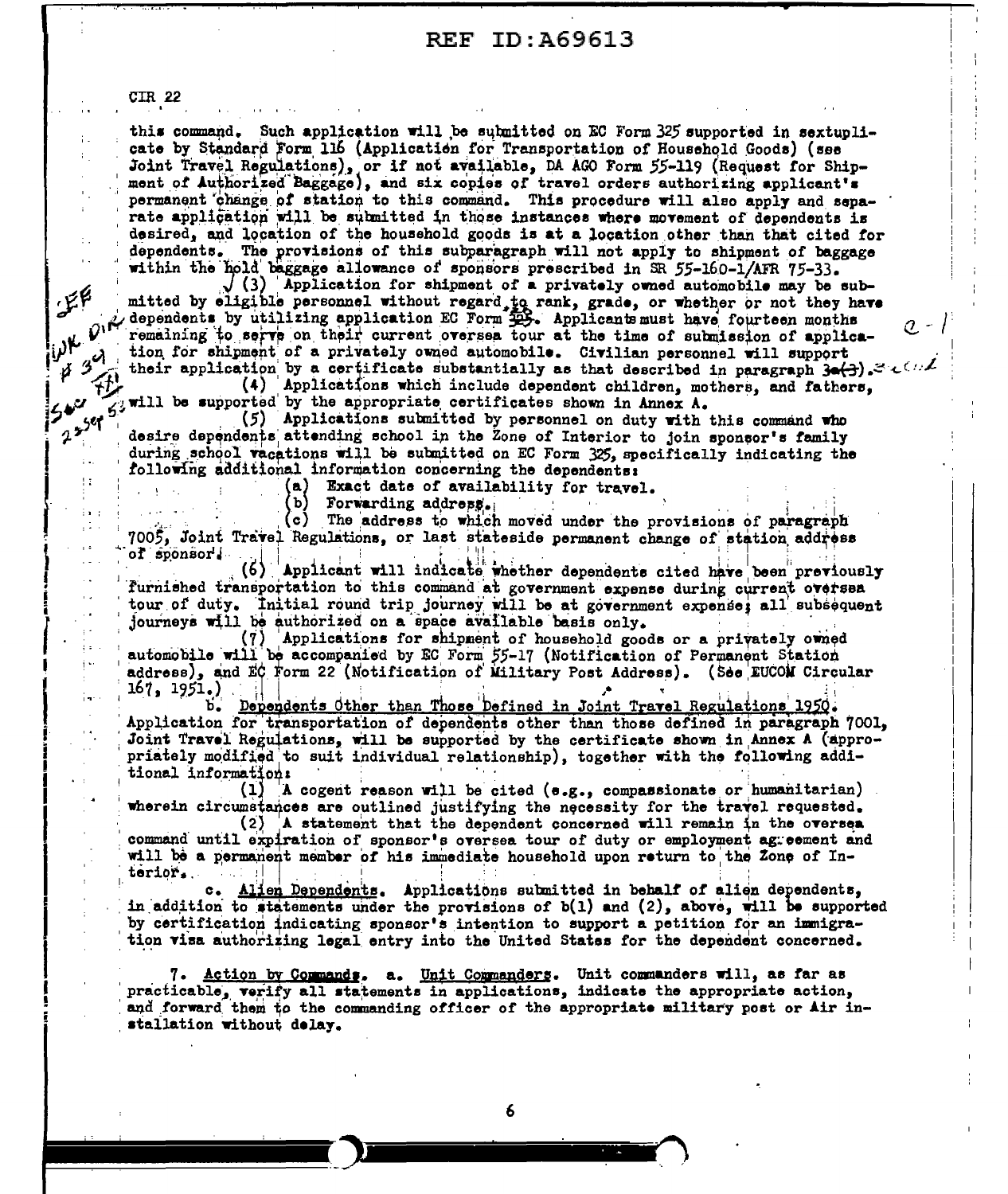b. Wilitary Post and Air Installation Commanders. (1) The military post or Air installation commander will screen applications to determine eligibility of applicants and will establish applicants on the housing waiting list for his command. in accordance with procedure outlined in paragraph  $8$ .

**REF ID: A69613** 

PIR

(2) Applications for movement of dependents located within the continental limits of the United States will be forwarded to this headquarters whenever it is determined that permanent family-type quarters are available or will be available within a period of 60 to 90 days from the time the application is approved at post level, sither at the sponsor's station of assignment or at some location within the geographic limits of the military post or Air installation concerned. Applications for the with more more more with the concerned. Applications for the with morement of depositents oversees may be submitted to this headquarters at any time quarters become available or are forecasted to become available for the sponsor. Where, in 2 pch 5 the opinion of military post and air installation commanders, suitable temporary-type family quarters can be utilized for quartering family units, application for movement of a like number of family units on a voluntary basis may be approved and their movement to such temporary housing initiated pending the availability for assignment of permanent housing. The assignment of temporary housing under the above procedure will not affect the sponsor's position on the waiting list for permanent housing.

(3) Applications submitted for movement of dependents residing in foreign countries as outlined in paragraph 50, will be forwarded to this headquarters within 30 days prior to the availability of permanent family-type quarters at the sponsor's station of assignment or at some location within the geographic limits of the military 41, 437 post or Air installation concerned.

(4) Applications retained by post or Air installation commanders because of lack of dependent-type housing until a date upon which the applicant becomes ineligible under the provisions of paragraph 2a will be returned to the applicant not favorably considered.

(5) In the event an application constitutes a request for an exception to policy, or a doubt exists as to the eligibility of the applicant, it will be forwarded to this headquarters immediately for consideration, and in the interim period applicant will be established on post or Air installation housing waiting list in accordance with the procedure outlined above, and in paragraph 8.

(6) Applications forwarded to this headquarters will be submitted in one copy and will be supported by a copy of the applicant's permanent change of station order effecting his oversea movement to this command from the Zone of Interior, together with copies of orders or certification, if applicable (see (11), below) changing the period of service or tour of duty status of the applicant.

(7) Applications for personnel desiring commercial travel will indicate in the forwarding indorsement the date quarters will become available. If quarters are immediately available, the application will so indicate.

(8) In areas where post commanders are responsible for the administration of joint HICOG-Army housing, applications for HICOG personnel will be forwarded by post commanders directly to the office of the US High Commissioner for Germany (Attn: Dir, Office of Admin).

(9) Applications for movement of household goods and/or privately owned automobiles will be forwarded to this headquarters immediately upon determination of applicant's eligibility.

(10) Dependents who proceed to Germany as a result of an approved application for movement of dependents, will normally go direct to the military post or Air installation responsible for granting the original approval. However, should the sponsor be transferred to a new housing area prior to the arrival of his dependents in Germany, and permanent family type quarters are available at the new station, the dependents will proceed to the sponsor's new station assignment. Post and Air installation commanders will effect necessary coordination with Bremerhaven Port of Embarkation or the 7705 Air Returnee Center to accomplish the procedure as set forth above.

(11) At the date the application for government quarters and for the movement of dependents overseas. (EC Form 325), is forwarded to this headquarters, the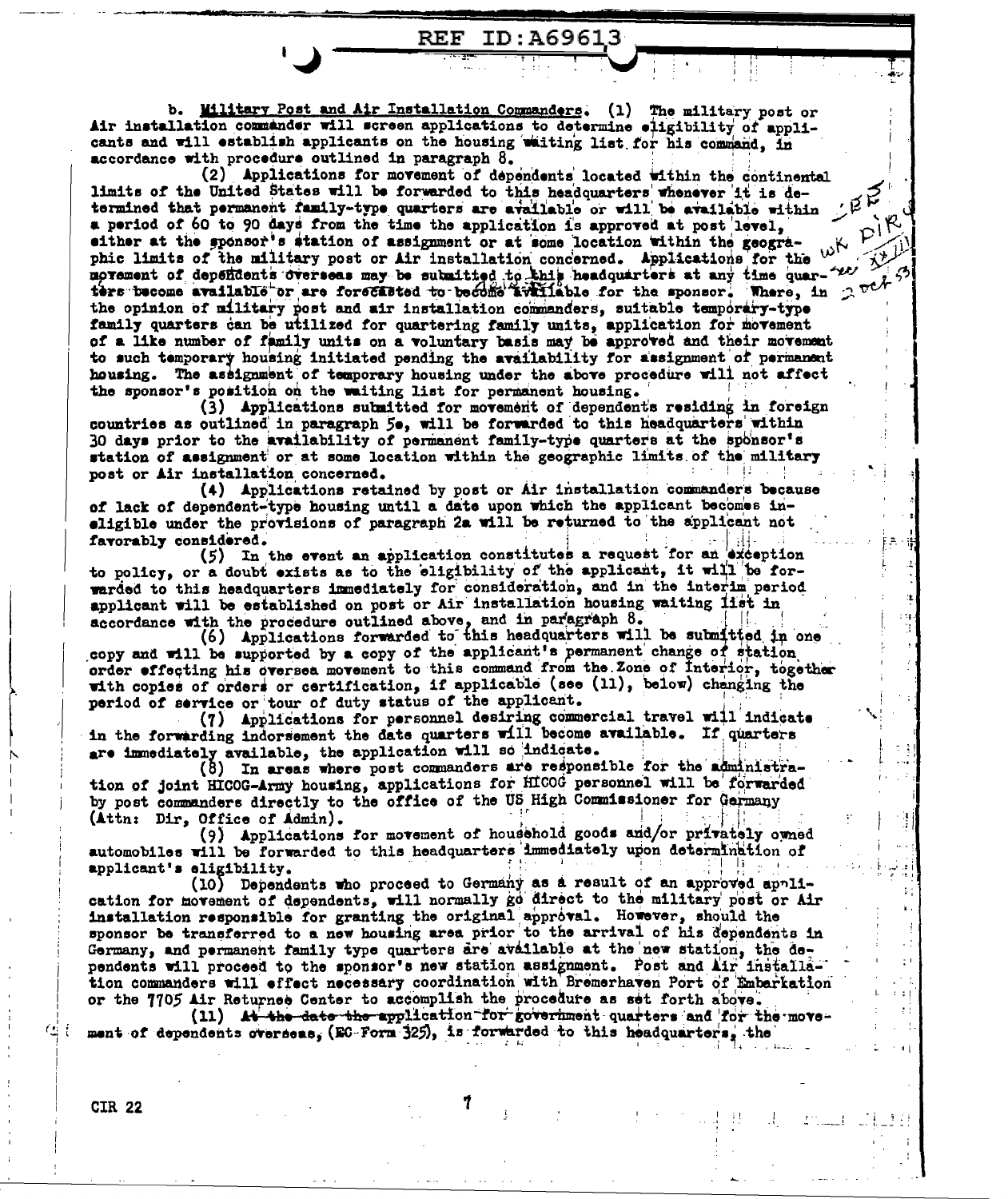**CIR 22** 

applicant must have 14 months of service remaining on his present tour of duty or employment agreement or the application must be accomapnied by a signed request for a personnel action which, if approved, will accomplish the extension of tour or amploy! ment agreement to a total of at least 14 months.

くじんか

The Adjutant General, this headquarters. (1) The Adjutant General, this  $\overline{\mathbf{c}}$  . headquarters, will prepare and forward twice monthly to The Adjutant General. Washington 25, D. C., and to each Zone of Interior Army area, consolidated movement lists for the unaccompanied movement of dependents whose sponsors preceded them to this command. Consolidated lists of applications for the movement of privately owned automobiles will be forwarded to the Chief of Transportation, Department of the Army, Washington 25, D. C., twice monthly. Upon receipt and approval by this headquarters of EC Form 325, a letter authorizing application for a no fee passport will be forwarded to the dependent concerned. Transportation of dependents and automobiles contained on consolidated movement lists can normally be anticipated approximately 60 days subsequent to receipt of the lists by the Zone of Interior Army area concerned.

(2) Deferment and/or cancellation of travel of dependent family groups appearing on European Command movement lists will, upon receipt of such deferment or cancellation from the Department of the Army, be forwarded to post or major commanders as soon as practicable for readjustment of housing waiting lists established under the provisions of paragraph  $\delta$ .

8. Assignment of Living Accommodations. a. Policy. (1) Personnel groups as prescribed in this circular will be used solely for the purpose of assigning living accommodations and will not be construed as establishing equivalent rank. The allocation of available housing to each category will be guided by the requirement in that category. When changing requirements cause the waiting periods for family housing to vary widely among the various grade groups, commanders administering housing will change the category of appropriate housing units as they become vacant, in order to reduce inequities. As a general rule, the average waiting period in any category will not be permitted to differ by more than 60 days from the average waiting period in any other category. When long delays are caused by a shortage of houses with four or more bedrooms, three bedroom houses may be substituted therefor. In categories I and II, minor exceptions to the foregoing policy may be made at the discretion of the commander concerned.

(2) For the purpose of assignment of family housing, the husband's status determines the family's eligibility. Exceptions will be made only in the following cases:

When the husband is mentally or physically incapacitated. (a)

When there are other dependents and the husband is not present. (Ъ)

Special cases involving reduction in grade, temporary change in (c) | status of the husband, or other special considerations, but only when approval for occupancy of quarters is obtained from this headquarters.

(3) Housing Areas. This headquarters has designated boundaries for specific geographical areas for the housing of the families of personnel stationed in those areas. Effort will be made to assign the sponsor to quarters in the housing area of his duty assignment, where his requirement will take priority over that of any individual whose duty assignment is elsewhere. However, subject to the over-all availability of housing, post and Air installation commanders may assign the sponsor to permanent family-type quarters at any other housing area within the post or Air installation concerned where there is housing in excess of local requirements.

(4) Scale of Accommodations. Published standards contained in EUCOM Ingineer Bulletin No. 4, 1951, as changed, will be used as a guide in assigning living accommodations. Nevertheless, post and Air installation commanders will determine the adequacy of family quarters in each housing area, according to the size and types of

8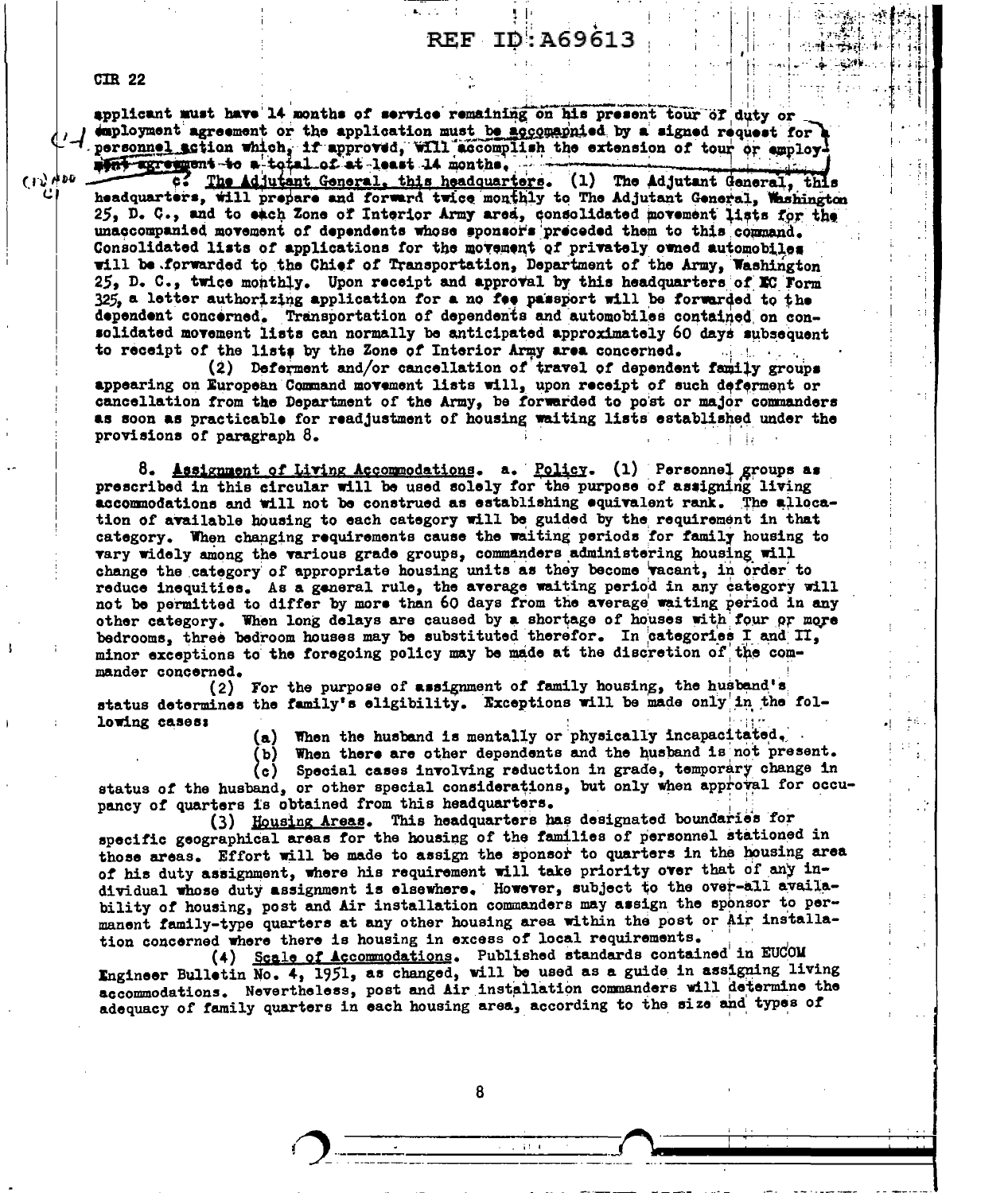**REF ID: A69613** 

quarters available. The standard for housing bachelor officers and civilian personnel will be two rooms for each field grade officer and civilian of comparable grade and one room for personnel of the lower grades and for unaccompanied officers of all grades who are being paid quarters allowances for dependents and for civilians of all grades who have applied for shipment of dependents. Approval will not be granted for movement of families into any housing area until provision is made for the housing of bachelor officers, civilians, and unaccompanied officers within the prescribed standard. Where<br>no alternative is provided, family housing will be utilized for bachelor billeting.

(5) Exceptions for HICOG. In the assignment of quarters to HICOG representatives in the respective Land Kreis, the fact that these individuals are the local official emissaries of the US Government will be taken into consideration. In order for them to accomplish their missiona, these officials must be assigned suitable houses regardless of their rank, marital status, or the size of their families. Military post or Air installation commanders will designate position houses as residences for resident officers and other key HICOG otticials specifically designated by thia headquarters. With the exception of the position houses for particular individuals as referred to above, it is desired that all EUCOM-controlled housing be administered uniformly for all personnel authorized such housing. There is no objection to minor exceptions to policy in order to house HICOG personnel in a particular area or building, if such exceptions are in the best interest of all concerned.

b. Procedure for Grouping Civilians. Civilian employees of agencies of the US Government, European Exchange Service, American Red Cross, and the International Refugee Organization are grouped for the purposes of accommodations in accordance with Annex B. Employees of other accredited agencies (EUCOM Cir 2, 1950), may obtain applicable civilian groupings for their personnel on application to the commander of the post or Air installation in whose area they are located. The personnel sub-group into which an individual shall be placed will be determined by the post or Air installation commander on the basis of a comparison of duties and responsibilities with those of Department of the Army or Air Force civilian employees. Application will include the following information:

 $(1)$  Title of position and description of duties, together with the number of persons in the same or similar position.

(2) Specific duties in relation to the mission which warrant consideration.

..

; • i I i I I i

i<br>India<br>India

i I I I

(3) Recommended civilian groupings.<br>(4) Military post or Air installation

Military post or Air installation commanders may require the inclusioh of such additional information as may be necessary to enable higher headquarters properly to evaluate applications. In the case of certain agencies of the British and French High Commissioners, such as Land Observer staffs, post commanders' will coordinate with the US Consulate General in the area concerned and regardless of rank, marital status, or size of families, those individuals will be assigned quarters suitable to insure successful accomplishment of their mission. In areas where HICOG is responsible for the administration of family housing, the provisions of this paragraph are not applicable.

not applicable. The purpose of assigning Accommodations. - $/1$ ) . For the purpose of  $\epsilon$  = •electing and assigning housing; port and Air installation commanders will establish  *waiting list for quarters within each housing and personnel group (see Annex B), by* using the date of departure from the Zone of Interior on current oversea tour for ssignment of quarters to each eligible individual. The names of individuals who hecome eligible for quarters after arrival in the command will be entered on the waiting list for housing as of the date of submission of initial request for assignment of duarters. Should any individual refuse to accept adequate quarters offered as a result of this action subject to local housing requirements post or Air installation commanders may drop the name of such individual to the last position on the then existing waiting list of his group. Ties in competition for living accommodations within housing groups will be resolved by using the date of rank for military person-<br>wel-and date of grade in the case of civilian personnel.

 $d-1$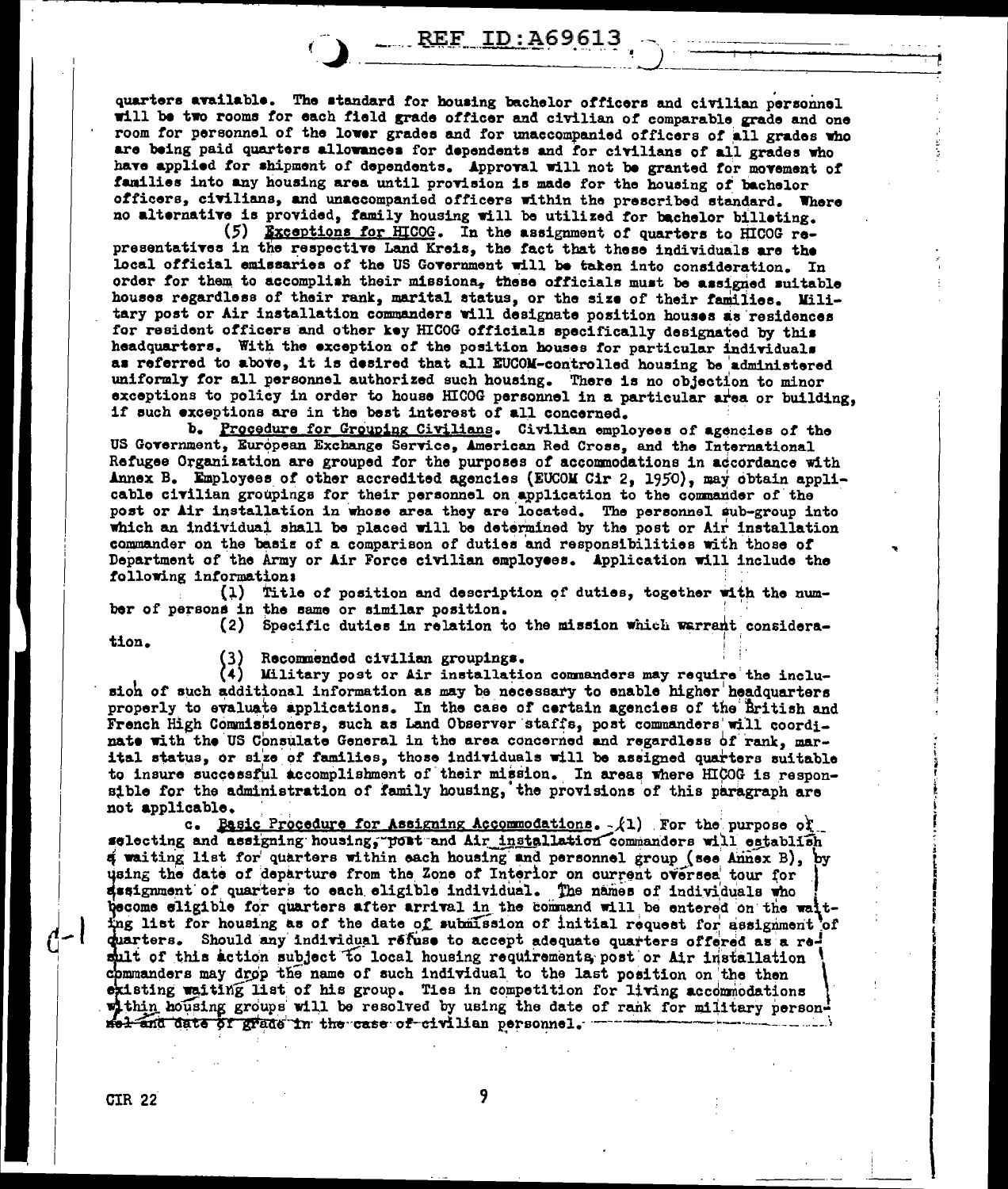## **REF ID: A69613**

主転士の法

**CIR 22** 

1911. 1914年10月**京城** 

(2) Except for special priorities as provided in paragraph 5d, no distinction will be made between sponsors whose families are already in the European Command and those sponsors whose families are still in the Zone of Interior. One waiting list will be maintained for each housing and personnel group.

(3) An individual promoted into a new category while awaiting housing will be transferred to the waiting list for his new category with priority based upon departure from the Zone of Interior on his current tour. In cases where travel for his dependents already has been approved before the promotion took place, the individual may be assigned housing in his new category provided this assignment does not take precedence over anyone in the new category whose application for the movement of dependents to this command has been approved or whose date of departure from the Zone of Interior is of an earlier date. An individual already assigned housing and promoted into a new housing category may apply for quarters in his new housing category subject to the availability as determined by the post or Air installation commander.

(4) In cases where dependents have returned for any reason to the Zone of Interior and quarters have been relinquished, the sponsor may reapply for assignment of quarters with his priority on the housing waiting list dating from date of submission of his second or succeeding applications for assignment of quarters and movement of de-ાં પંચાયતઘરી સ†મેલ્ફ્રેન્ફ્રોલે<del>ટે</del>લ પ્ર<del>ાણ</del>સ્થ≆  $\Gamma$  ,  $\gamma$  ,  $\gamma$  ,  $\gamma$ pendents to this command.

(5) Within each housing group sponsors will be authorized to choose housing that is smaller than adequate for their families under current standards in order to move their families from previous stations or from the Zone of Interior. Such choice will not entitle automatically movement to adequate quarters at a later date, but post and Air installation commanders may make later adjustments at their own discretion to alleviate hardship or to make equitable assignments.

> $(C)$  \*  $CD$   $A$   $DE$   $D$  $(0 - l)$

BY COMMAND OF GENERAL HANDY:

OFFICIAL:

**WARNER** 

Colonel, AGC Adjutant General

DISTRIBUTION: A

DANTEL NOCE Major General, GS Chief of Staff

(AG 292.510 GPA - Heid Mil 8617)

٦Λ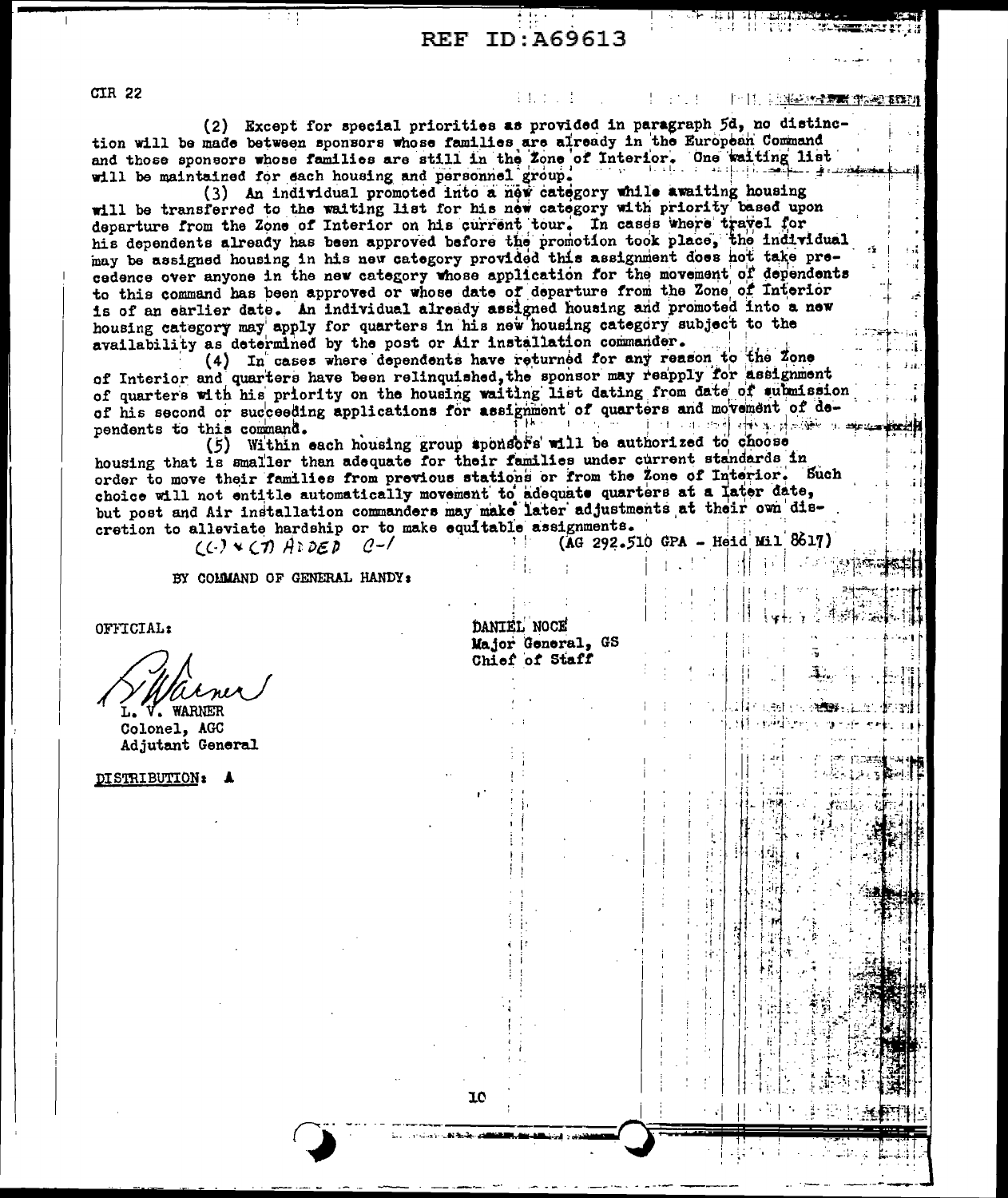REF ID:A69613

### **ANNEX A**

 $\cdot$ 

## CERTIFICATE FOR TRANSPORTATION OF DEPENDENT CHILDREN

| $\begin{array}{c} \text{I} \\ \text{(is) (are) my} \end{array}$                                                                                                                | $\frac{1}{\sqrt{2}}$ certify that                  | (legitimate) (step) (adopted) (child) (children), will be years of                                                                  |  |  |  |  |  |  |
|--------------------------------------------------------------------------------------------------------------------------------------------------------------------------------|----------------------------------------------------|-------------------------------------------------------------------------------------------------------------------------------------|--|--|--|--|--|--|
| age, respectively, at next birthday, and (is a member) (are members) of my household;                                                                                          |                                                    |                                                                                                                                     |  |  |  |  |  |  |
| and that said (child is) (children are) not possessed of property or income adequate                                                                                           |                                                    |                                                                                                                                     |  |  |  |  |  |  |
| the beneficiary, or beneficiaries, either directly or through others of any trust or                                                                                           |                                                    | for (his or her) (their) support and education; that (he or she) (they) (is) (are) not                                              |  |  |  |  |  |  |
|                                                                                                                                                                                |                                                    | estates entitling (him or her) (them) to income adequate for (his or her) (their) sup-                                              |  |  |  |  |  |  |
| port and education; that said (child is) (children are) in fact now and at all times                                                                                           |                                                    |                                                                                                                                     |  |  |  |  |  |  |
| solely dependent upon me; that in all respects I maintain the (child) (children) at my<br>own expense and from my own resources and am not reimbursed therefor directly or in- |                                                    |                                                                                                                                     |  |  |  |  |  |  |
|                                                                                                                                                                                |                                                    | directly in any manner or from whatsoever; and (in the case of officers drawing rental                                              |  |  |  |  |  |  |
| that evidence of the (child's) (children's) dependency upon me and my maintenance of                                                                                           |                                                    | and subsistence allowances with dependents, including wife, this clause may be omitted)                                             |  |  |  |  |  |  |
| (him or her) (them) has been filed with my pay accounts and is hereby made a part                                                                                              |                                                    |                                                                                                                                     |  |  |  |  |  |  |
| thereof.                                                                                                                                                                       |                                                    |                                                                                                                                     |  |  |  |  |  |  |
|                                                                                                                                                                                |                                                    |                                                                                                                                     |  |  |  |  |  |  |
|                                                                                                                                                                                |                                                    | $\overline{1}$ (SN)<br>Signature)                                                                                                   |  |  |  |  |  |  |
|                                                                                                                                                                                |                                                    | 下編十 1%                                                                                                                              |  |  |  |  |  |  |
|                                                                                                                                                                                |                                                    | (Grad <sub>e</sub> )                                                                                                                |  |  |  |  |  |  |
|                                                                                                                                                                                |                                                    | Torganization) (APO)                                                                                                                |  |  |  |  |  |  |
|                                                                                                                                                                                |                                                    |                                                                                                                                     |  |  |  |  |  |  |
|                                                                                                                                                                                |                                                    |                                                                                                                                     |  |  |  |  |  |  |
|                                                                                                                                                                                | CERTIFICATE FOR TRANSPORTATION OF MOTHER OR FATHER |                                                                                                                                     |  |  |  |  |  |  |
|                                                                                                                                                                                |                                                    | certify that my (mother) (father) is (Mrs.) (Mr.)                                                                                   |  |  |  |  |  |  |
|                                                                                                                                                                                |                                                    | uho lives at who have a the lives of that the smount required for my (mother's) (father's) reasonable and proper living expenses is |  |  |  |  |  |  |
|                                                                                                                                                                                |                                                    |                                                                                                                                     |  |  |  |  |  |  |
|                                                                                                                                                                                |                                                    | to I have contributed to the support of my (mother) (father) without any consid-                                                    |  |  |  |  |  |  |
| lars per month; that the total gross income of my (mother) (father) from all sources                                                                                           |                                                    | eration therefor or hope or expectation of return therefrom the sum of <b>the state of the state</b> dol-                           |  |  |  |  |  |  |
|                                                                                                                                                                                |                                                    |                                                                                                                                     |  |  |  |  |  |  |
|                                                                                                                                                                                |                                                    | (including in such income any payment or contribution of others toward (her) (his) pro-                                             |  |  |  |  |  |  |
| portionate share of household or living expense) other than my contribution has not                                                                                            |                                                    | dollars per                                                                                                                         |  |  |  |  |  |  |
| exceeded and does not exceed _____________ dollars per month or ___________                                                                                                    |                                                    |                                                                                                                                     |  |  |  |  |  |  |
| incurred by my (mother) (father) during the period _______ to.                                                                                                                 |                                                    | <b>Example 1</b> amounted                                                                                                           |  |  |  |  |  |  |
|                                                                                                                                                                                | 2010年12月11日                                        |                                                                                                                                     |  |  |  |  |  |  |
|                                                                                                                                                                                |                                                    |                                                                                                                                     |  |  |  |  |  |  |
|                                                                                                                                                                                |                                                    | (Signature)<br>SN)                                                                                                                  |  |  |  |  |  |  |
|                                                                                                                                                                                |                                                    |                                                                                                                                     |  |  |  |  |  |  |
|                                                                                                                                                                                |                                                    |                                                                                                                                     |  |  |  |  |  |  |
|                                                                                                                                                                                |                                                    |                                                                                                                                     |  |  |  |  |  |  |
|                                                                                                                                                                                |                                                    | (Organization)                                                                                                                      |  |  |  |  |  |  |
|                                                                                                                                                                                |                                                    |                                                                                                                                     |  |  |  |  |  |  |
|                                                                                                                                                                                |                                                    |                                                                                                                                     |  |  |  |  |  |  |
| <b>CIR 22</b>                                                                                                                                                                  | 11                                                 |                                                                                                                                     |  |  |  |  |  |  |

 $1 - 1$  $\mathbf{L}$ 

**Corner from**